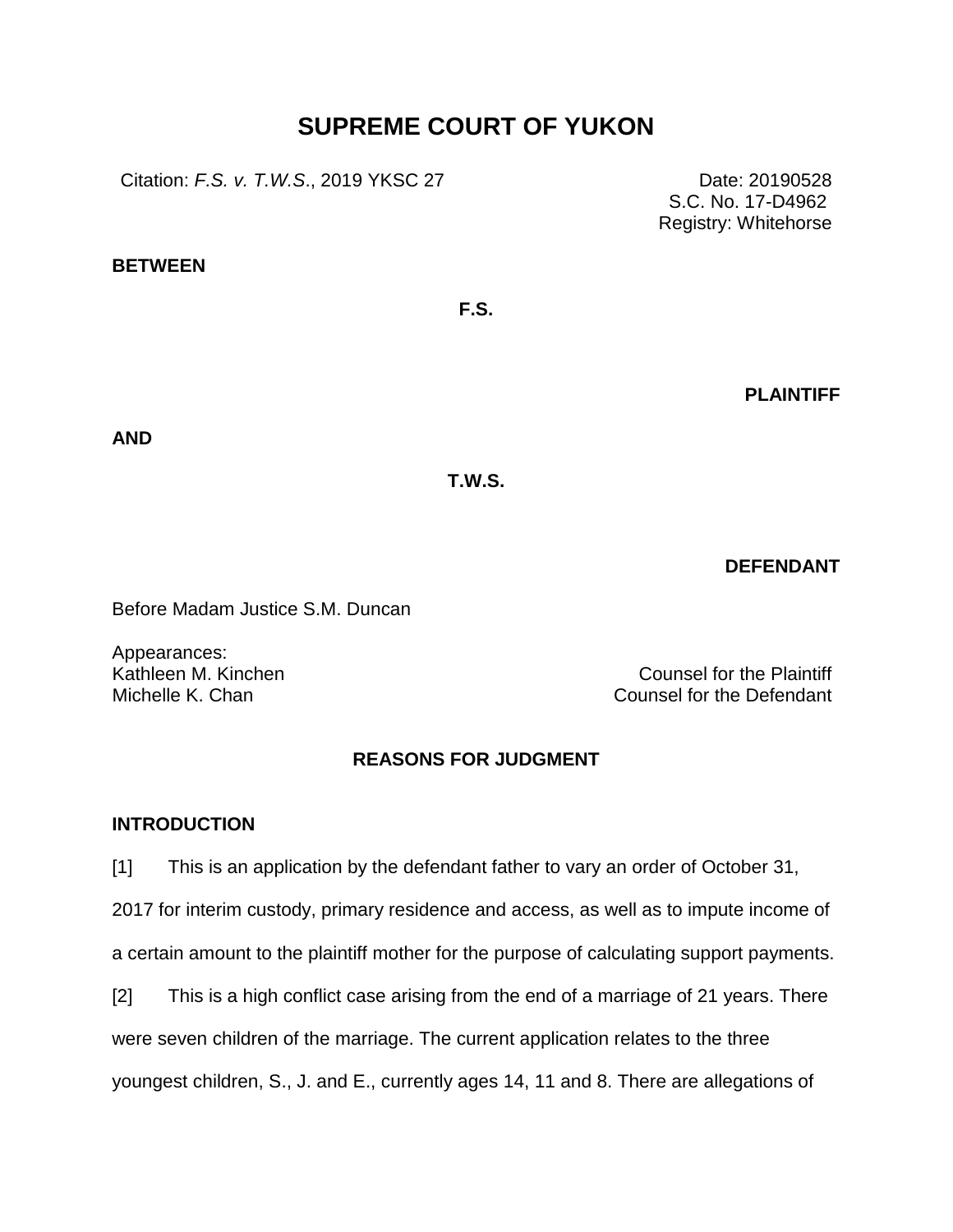parental alienation being made by each parent. It appears from the affidavit evidence that this is a family that has divided itself into 'camps', with the mother, her parents and, possibly the three youngest children on the one side, and the father, the great-aunt, and the four oldest children on the other side.

## **VIEWS OF THE CHILDREN**

# **(i) Assessor or Advocate Required**

[3] The difficulty in this case is the absence of information about the views of the three children at issue here. Counsel did request the preparation of a custody and access assessment under s. 43 of the *Children's Law Act*, R.S.Y. 2002, c. 31 (the "*Act*"), to be funded by Family and Children's Services ("FCS"). FCS denied this request primarily because of ongoing criminal charges brought in the summer of 2018, of historical assault and assault with a weapon against the mother and the grandfather. These charges were based on reports by the oldest child, K.

[4] K. was convicted in 2015 of two counts of sexual interference and two counts of uttering threats between 2010 and 2014 towards two of his sisters, one of whom, S., is a subject of this application. He completed his probation in November 2018.

[5] The practice of the Director of FCS is that "she will not facilitate and bear the costs of these assessments if there are open criminal or child protection matters." The rationale for the policy was set out in a letter from Tara Grandy, legal counsel, Yukon Department of Justice dated March 29, 2019 as follows:

> … not overwhelming children with multiple interviews, jeopardizing the RCMP investigation, contaminating evidence, and/or making assessments prematurely before the outcome of the criminal matters, particularly if the outcome influences placement (i.e. no-contact orders).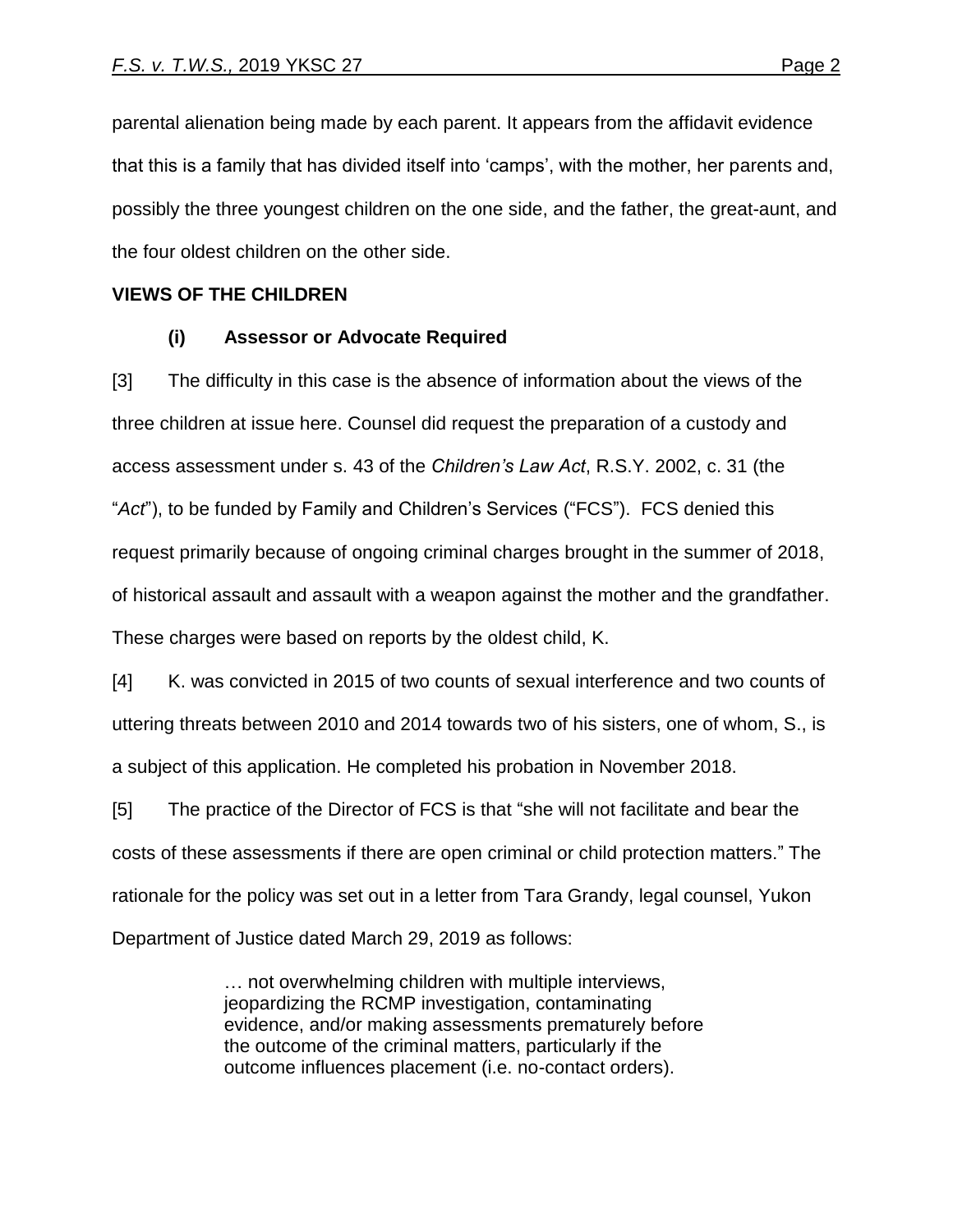[6] Counsel also canvassed the availability of a child advocate. None of the lawyers who regularly act as the child advocate in the Yukon was able to act in this case because of a conflict of interest, insufficient interest or inadequate experience.

[7] As a result, the Court has no information on the perspective of the three youngest children about the conflict in the family, or their preferences for residential and access arrangements. This creates a significant difficulty in a high conflict case involving allegations of alienation where the guiding legal principle is the best interests of the children. In a situation of a divided family such as this, with parental alienation issues and criminal activities by a sibling, a child assessor or advocate with significant expertise and sensitivity is required. That expertise is necessary to determine as accurately as possible the effect of the ongoing conflict on the children; if parental alienation is occurring and by whom; and to assist the Court in making a decision in the best interests of the children.

[8] The decision in this application will be an imperfect interim one, until the views and perspectives of the affected children can be ascertained. To achieve this, I would first request FCS to reconsider their refusal to do a custody and access assessment at this time. While their reasons in general are justified, I note that the criminal allegation has been made by the oldest child against the mother and grandfather for alleged historical assaults and does not involve the three youngest children who are the subject of this application. I also note the length of time that the criminal charges may take to be resolved, given that the preliminary inquiry is scheduled to be heard in July 2019, and the effect that the delay of an assessment of the three youngest children may have upon them.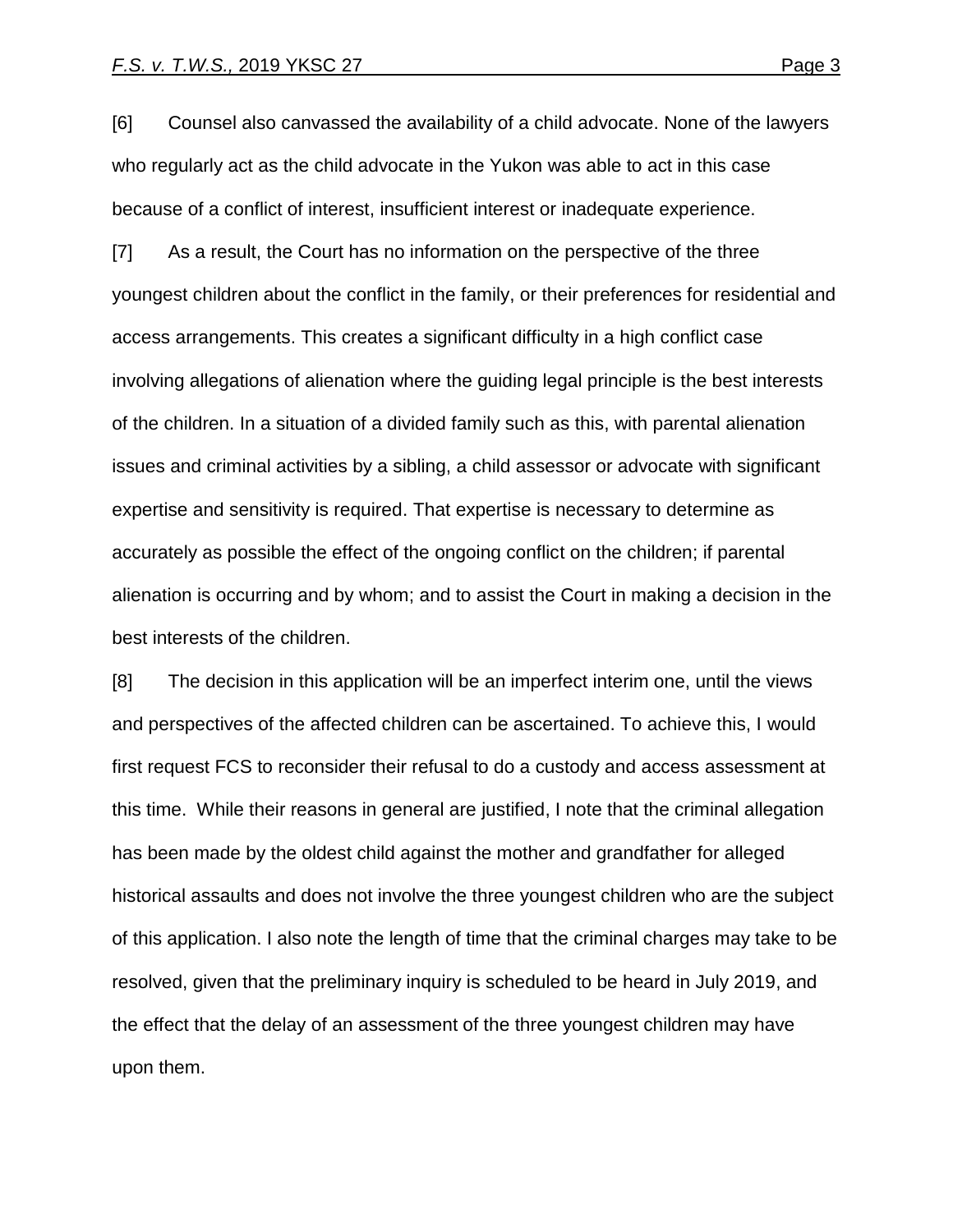[9] If the Director of FCS still declines to order an assessment before the criminal charges are completed, then I recommend that such an assessment be done as soon as possible after that time, especially because of the effect of any new criminal convictions on the family.

[10] Alternatively, I recommend that a child advocate from outside of the Yukon be retained as soon as possible. In this situation a child advocate is not as useful as an experienced child assessor, but a child advocate with significant experience with and knowledge of effects of alienation and abuse on children would be of assistance to the Court.

#### **(ii) Judicial interview request**

[11] Counsel for the father requested a judicial interview of the children. Counsel for the mother does not support a judicial interview because she states the children have all been alienated from their mother and to be put in the middle of this very high conflict situation is not in their best interests. Further, counsel for the mother stated that any interview of the children should be performed by an individual qualified to conduct interviews of children who have suffered abuse, including sexual abuse.

[12] Recent research supports the involvement of children in the decision-making process after separation of their parents, in order to promote their well-being, as noted by Rachel Birnbaum & Nicholas Bala in "Views of the Child Reports: The Ontario Pilot Project - Research Findings and Recommendations", for presentation June 21, 2017. Further, the rights of children to express their views on matters affecting them has been guaranteed by the *United Nations Convention on the Rights of the Child*, (the "*Convention*") that has been adopted by Canada. Justice Martinson in *B.J.G. v. D.L.G*.,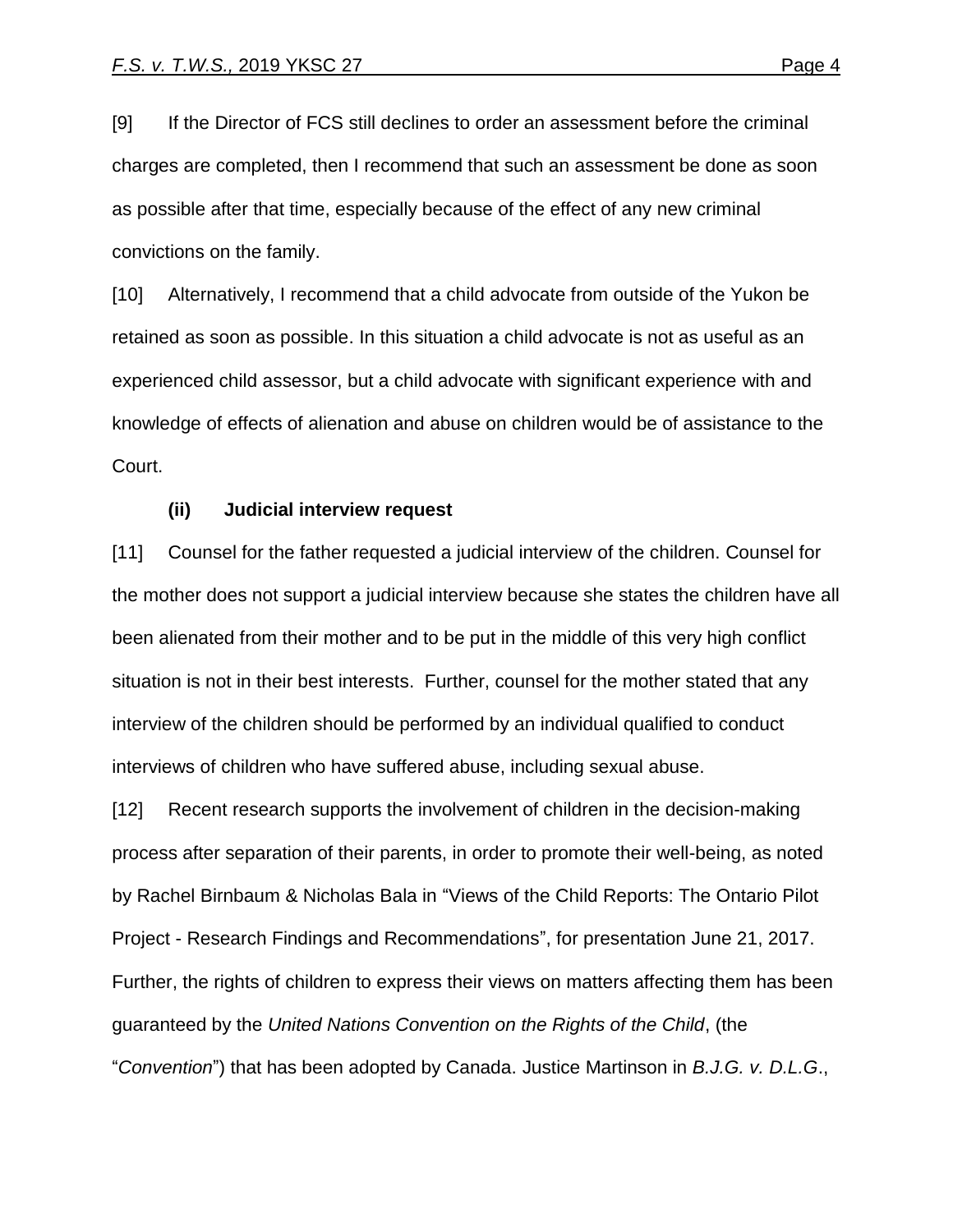2010 YKSC 44 in considering whether a 12 year old boy should be allowed to express his views to the court in an application to vary an existing custody order, cited Article 12 of the *Convention* in concluding that "all children in Canada have legal rights to be heard in all matters affecting them", (para. 2). The Court went on to say that information from children regarding their preferences and views "can lead to better decisions … that have a greater chance of working successfully", (para. 21).

[13] A judicial interview in this case would be for the purpose of gathering information about the views and preferences of the children to be considered in the determination of custody, primary residence and access. It would also be to assist with the determination of whether or not parental alienation was occurring by either parent. In "Guidelines for Judicial Interviews and Meetings with Children in Custody and Access Cases in Ontario", co-sponsored by the Association of Family and Conciliation Courts, Ontario Chapter and The Advocates' Society, the authors write that judges should be aware that:

- a. Many children will feel loyalty binds or a sense of guilt or responsibility about being asked to express their preferences between their parents:
- b. A single interview with a child may not yield accurate views and preferences; and
- c. Judicial interviews and meetings with children are not a substitute for children's counsel and assessors.

The Guidelines also set out factors suggesting that an interview is not appropriate, including where one or both parties do not consent to a judicial interview of the child. The Guidelines also specifically address situations of alienation allegations. While in and of itself it should not be a reason for a judge to agree to or decline an interview or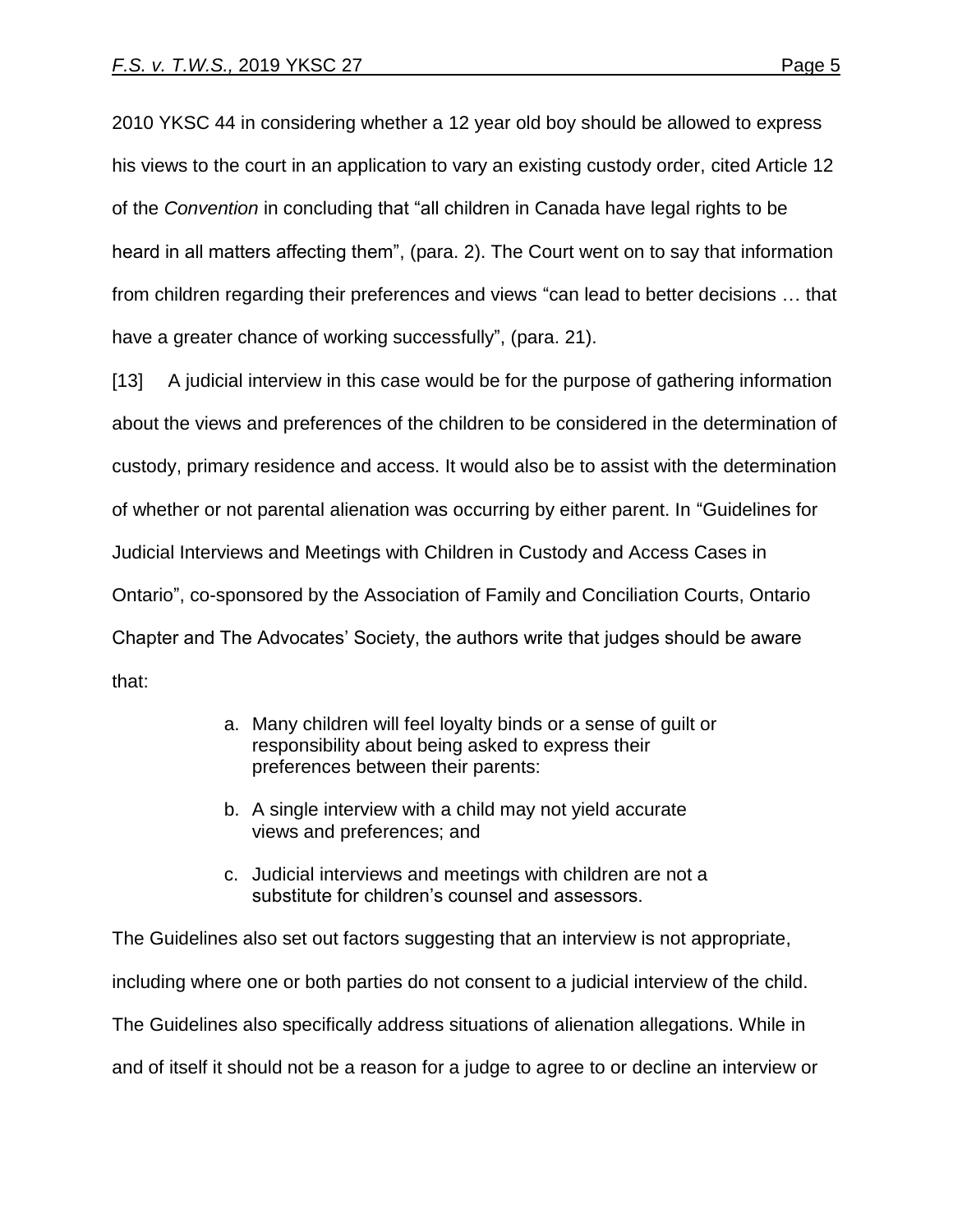meeting, "significant caution is recommended regarding the form and format of the interaction if alienation is alleged. Judicial interviews and meetings can exacerbate this already unstable environment if they are not well-timed and well-executed", (para. 10). Similarly, the premise of the "Guidelines for Judges Meeting Children" in a paper published in the *Family Law Quarterly*, Volume 47, Number 3, Fall 2013 is not that a meeting with a judge will be the best source of information for courts or parents about the views, feelings, and preferences of children. Rather the premise is that, where available, evidence about a child's needs, wishes and feelings are usually best ascertained and presented to the court by means of an evaluation report prepared by a mental health professional appointed by the court or by representations from a *guardian ad litem* or counsel appointed for the child. Such information can be gained through a series of meetings with the child that can occur as part of broader inquiry into the circumstances of the child. The judicial interview is complementary to the involvement of an evaluator, or lawyer for the child. A single meeting by a judge with a child will generally not provide as much reliable information as can a child's lawyer, a *guardian ad litem* or a mental health professional, who has had the opportunity to meet with a child a number of times and develop a relationship with the child.

[14] Given these cautions and limitations from children's law experts about judicial interviews, combined with the lack of consent by the mother and the complex family dynamics and sensitivities in this situation, I do not believe a judicial interview would be a prudent course of action or ultimately helpful in resolving the issues. I must do the best I can on the basis of the material before me.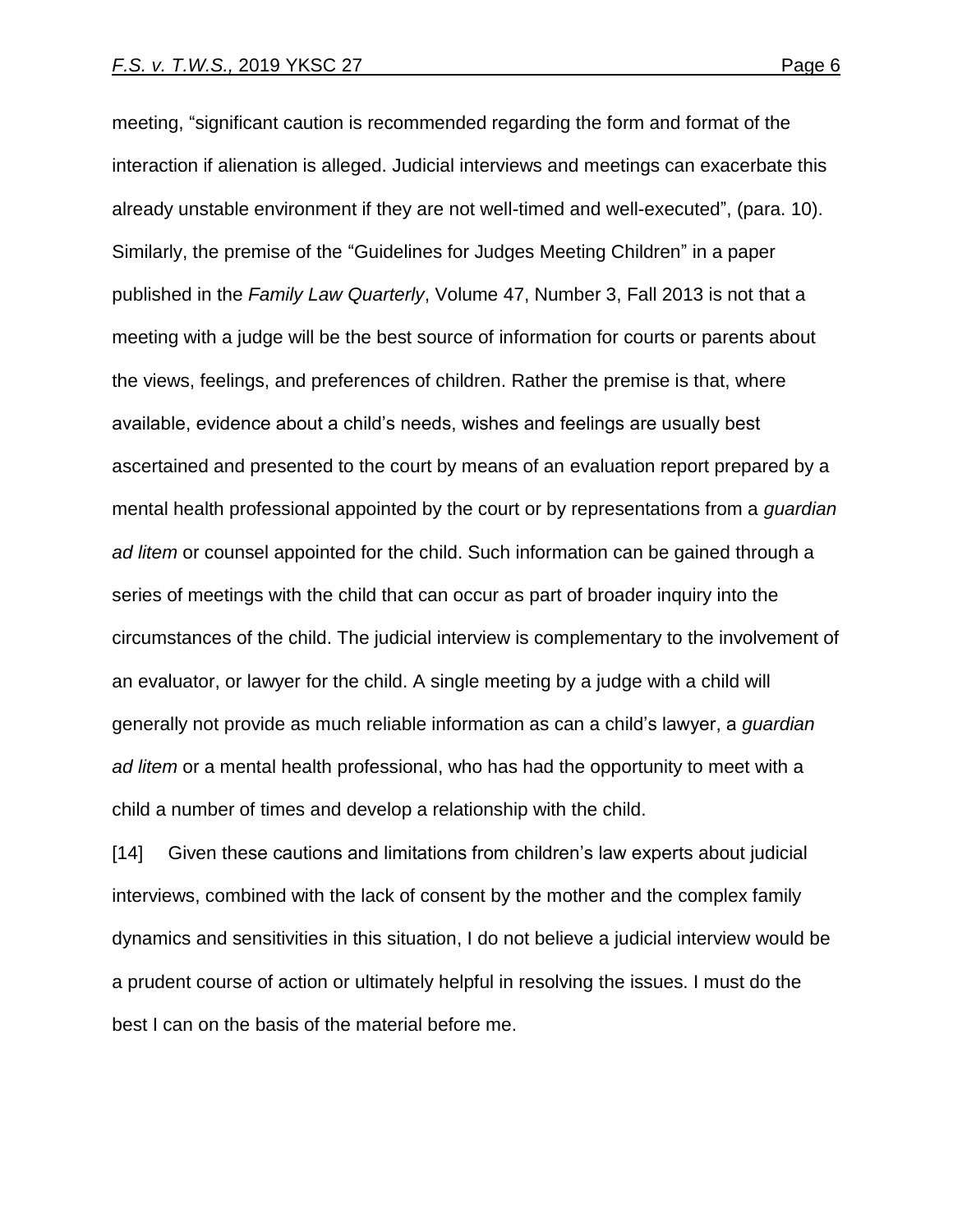### **BACKGROUND**

[15] The parties separated in February of 2017. At that time they were living in British Columbia during the school year so that the five youngest children could attend Abbotsford Christian School, ("ACS") where they were initially enrolled in September 2015. The family returned to the Yukon for the summers and went back to British Columbia in September. The children did well at ACS. In September 2017, the family returned to British Columbia for the beginning of the school year.

[16] This matter was most recently before the Court in October 2017. On October 31, 2017, the Court confirmed a consent order that the mother be granted interim custody and primary residence of the four youngest children - Z., S., J. and E. - and the parties would share joint custody of R., who could decide where she would reside. The parties would agree upon the father's access. The remainder of the consent order related to support payments and assets.

[17] After hearing the application, the Court ordered that the father's weekly in-person access be professionally supervised due to a justified fear by the mother that the father was continuing to try to alienate the children from her. The Court found that the history of the father's manipulation and control of the children was relevant to his potential ability to alienate them (s. 30(2) of the *Act*). Telephone access with the father by the four youngest children was granted any time the children wanted to speak to him. The mother was allowed to monitor the calls.

[18] In concluding in October 2017 that the father had the potential to alienate the children, the Court relied in part on an incident from the summer of 2017 described by the mother and grandfather. They said the father lined up five of the children beside him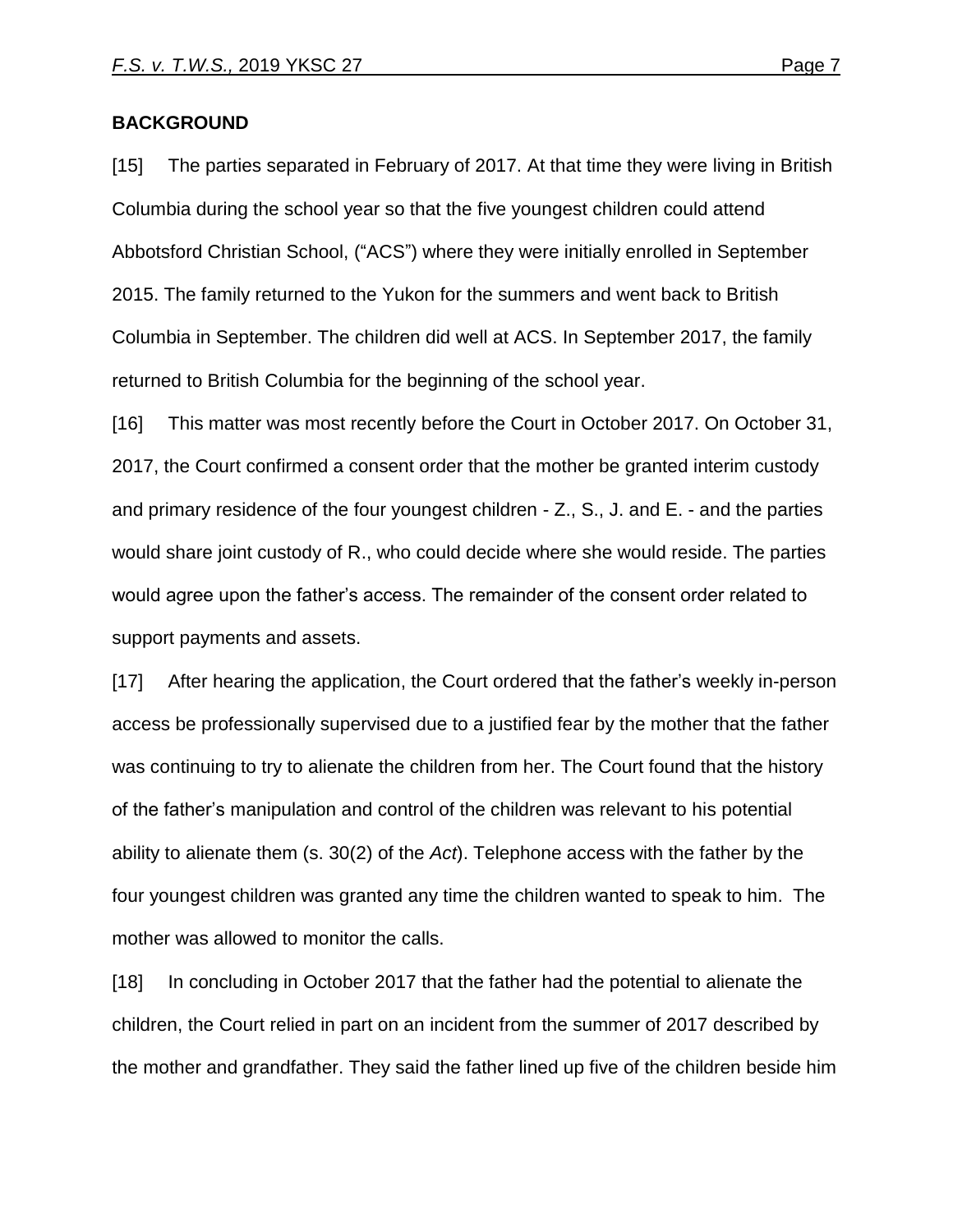in the kitchen in front of the mother to tell her that they did not want to live with her any longer and they wanted to live with their father. The mother had just returned to the Yukon from British Columbia with the youngest child and the daughters had been staying with the father in the Yukon. The father said that during those weeks before the mother returned, the daughters were voluntarily asking to live with him on their return to British Columbia in September. The Court found that the description by the grandfather of the event and his conclusion that it was "choreographed" by the father was not unreasonable. In the application before me, the father describes the incident differently, saying that the grandfather was bullying and manipulating the children, and denigrating the father. The father also says the mother was calling the father names and lashing out at the children. The father agrees with the grandfather's description of the children crying but says it was because of the way the grandfather and the mother were talking to them, not because of him. This evidence was not before the Court in October 2017. [19] However, this incident was not the only basis for the October 2017 order for supervision and monitoring. It was also based on the mother's description of years of controlling behaviour by the father of her and the children during the marriage, as well as the father's admissions that he had been manipulative and controlling towards the family in the past and had improperly talked to the children about aspects of the conflict between him and the mother.

[20] The supervised access and monitored telephone calls continued more or less as ordered from November 2017 to April 2018. In mid-April 2018 the mother had an emotional breakdown and left the home where she was living with the children and her parents, who had travelled to British Columbia from the Yukon shortly before she left.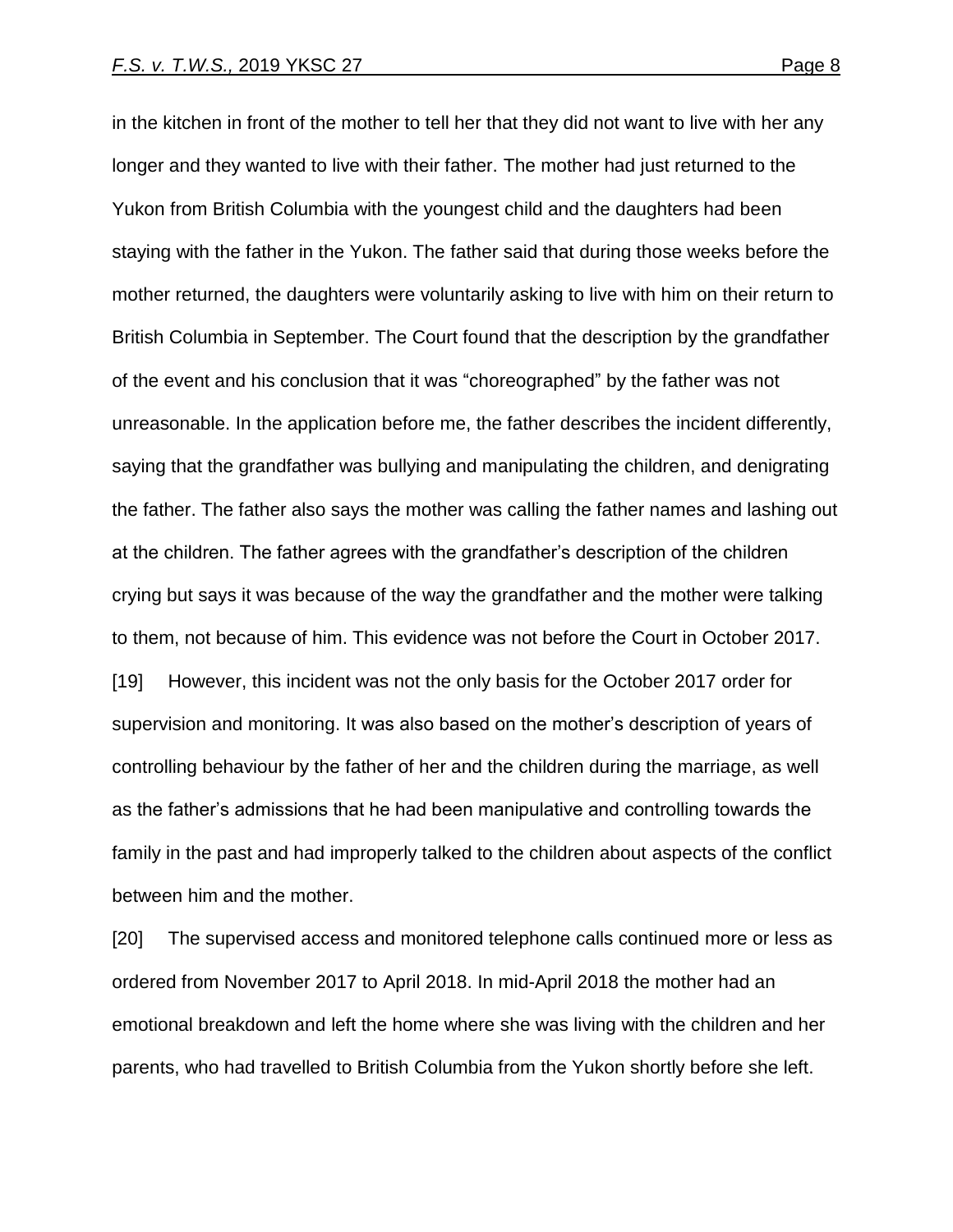The mother wrote a note that appeared to be a suicide note and left it on her bed. The mother says her fourth oldest child, Z., running away from home precipitated her breakdown. Z. ran away to the home of her great-aunt, an experienced parent and foster parent, and with whom Z. and two of her sisters, R. and N., had stayed on occasion for periods of one-two months, at the request of the mother and father. The mother found out not from her aunt, who is her father's sister, but from the school, that Z. had run away. She learned where Z. was from the father initially, later confirmed by police. R., the second oldest daughter, had helped Z. run away. R. was living with the father and had a very difficult relationship with the mother. The mother says she was devastated by the loss of another child. She believed that the father, with R.'s help, was successfully turning another child against her.

[21] The father says he had nothing to do with Z. running away from home. He says the mother's emotional breakdown had nothing to do with him. He and the oldest daughter N. raise credibility issues around the "suicide note", suggesting that perhaps it was "staged". The grandparents did not call the police, went to sleep the night the mother left, and sent the note to the four older children by email. The father did call the police when he learned of the note late on the night of April 15<sup>th</sup> from one of the children. The grandfather conceded in his evidence in this application that sending a copy of the note to the older children by email was not the wisest choice.

[22] When the police first approached the grandfather in their attempt to locate the mother, he initially pleaded with the police to give her a little more time as he wanted to honour her desire to be left alone. The police did speak to her the following day at a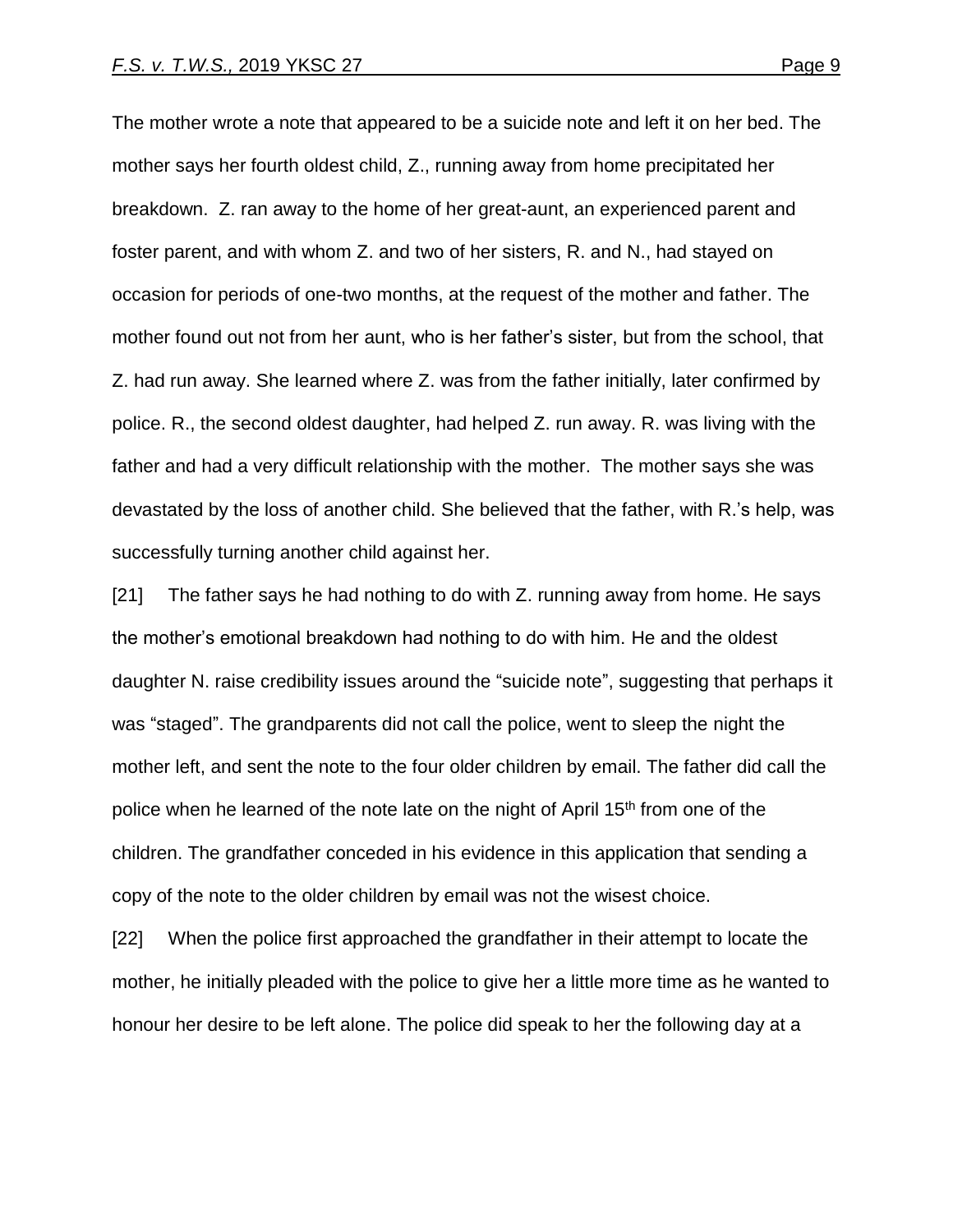friend's home and took no further action. The mother stated in her evidence that the note was not intended to be a suicide note, but a cry for help.

[23] The mother met with the grandparents in the pastor's office several days later and asked them to assist with caregiving of the children as she needed time to recover. At that time the grandfather described her as weak, hollow and deadened in her appearance. The grandmother also noted that she had been present when the mother received the call from the school that Z. and R. were missing and also when the police did not offer help to the mother to have Z. returned to her home. She described her daughter as worn-out, defeated and hopeless.

[24] The grandparents became the primary caregivers of the three younger children, first in British Columbia and then in the Yukon, when they moved back for the summer of 2018. The mother entered into a custody agreement with her parents. Although that agreement was not cancelled until April 2019, counsel for the mother advised that gradually the mother returned to her parents' home from the friend's house where she had been staying, and resumed caregiving responsibilities for the children. The grandmother says that by June 2018 the mother had moved back to the house with all of them, although she was still very fragile.

[25] The mother, grandparents and three youngest children did not return to British Columbia in September 2018 for school. Instead, the mother enrolled the children in school in the Yukon. The mother says that this is in part because although she preferred that they attend ACS, she could not afford it and the father did not agree to pay the fees, nor was he ordered to. Further the mother wanted to protect her three youngest children "from being taken as Z. was."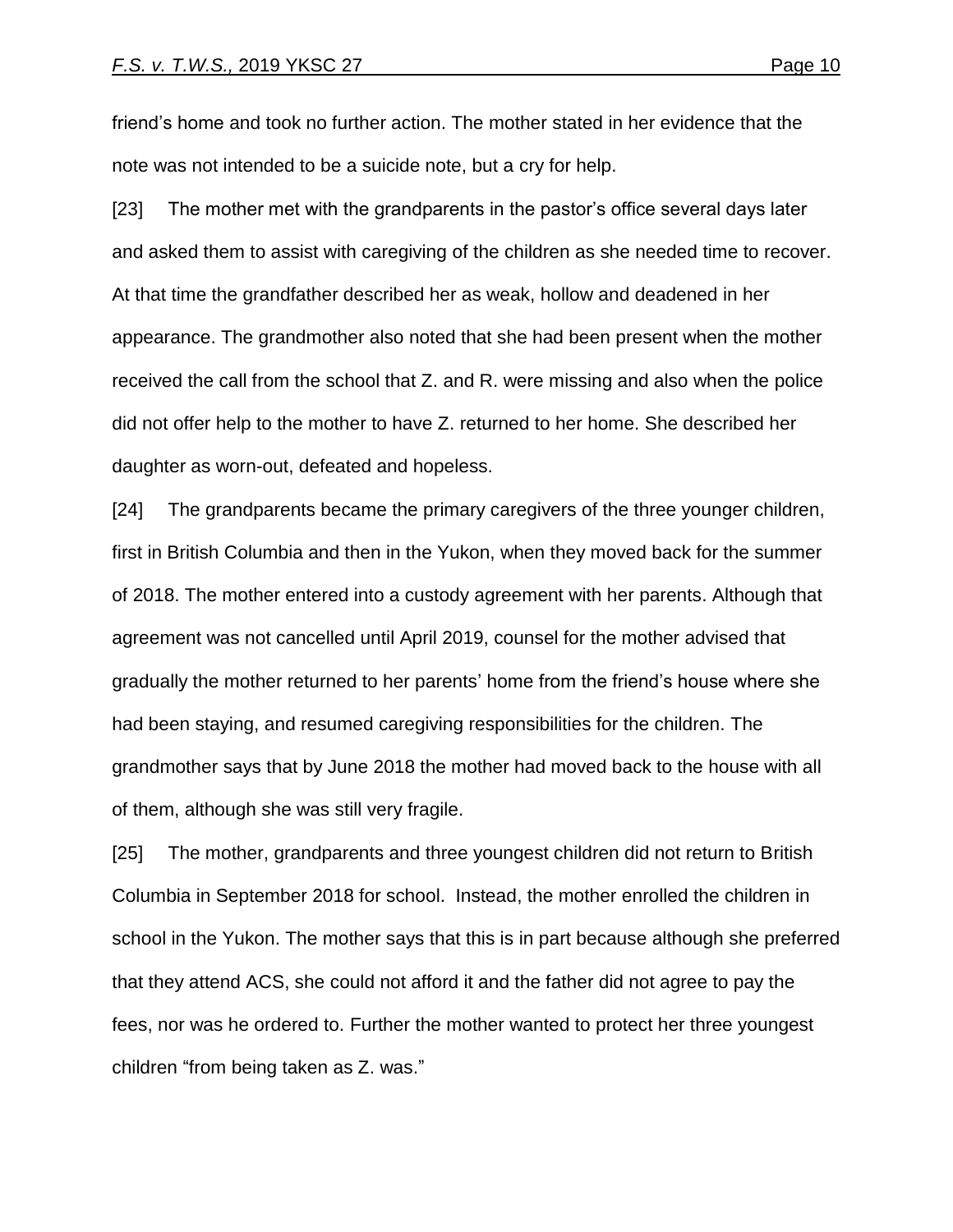[26] Remaining in the Yukon had consequences for in-person access by the father, as he remained in British Columbia, in order to continue his work as a heavy duty mechanic, and earn sufficient income to support his family.

[27] The telephone access did not occur when the grandparents assumed caregiving responsibility because they said they could not find anyone to monitor the calls, despite multiple attempts. The mother and the grandfather were unable to do so because when the criminal charges were instituted against them in August 2018, a no contact order between them and the father was made. The no contact order extended to the three oldest children as well – K., R. and N.

[28] The father has not seen the three youngest children for an in-person visit since April 2018. He was not able to speak to them by telephone from approximately July 2018 until approximately mid-March 2019.

[29] In March 2019, after the father brought this application, telephone access with the three youngest children was facilitated and monitored by a third party. They were able to talk to their father on March 24<sup>th</sup>, 31<sup>st</sup>, and April 7<sup>th</sup>. Although the mother agreed to two calls per week, she told the father that she was unable to find a monitor for the second call so at the time of the application this has not yet happened.

#### **CUSTODY, RESIDENCE AND ACCESS**

#### **(i) Parental alienation allegations**

[30] The father says the lack of contact he had with the three youngest children for approximately eight months is evidence of parental alienation by the mother against him. He says the fact that the children say now they only want to talk to him once a week, that the youngest child, E., does not want to participate in the calls, and that they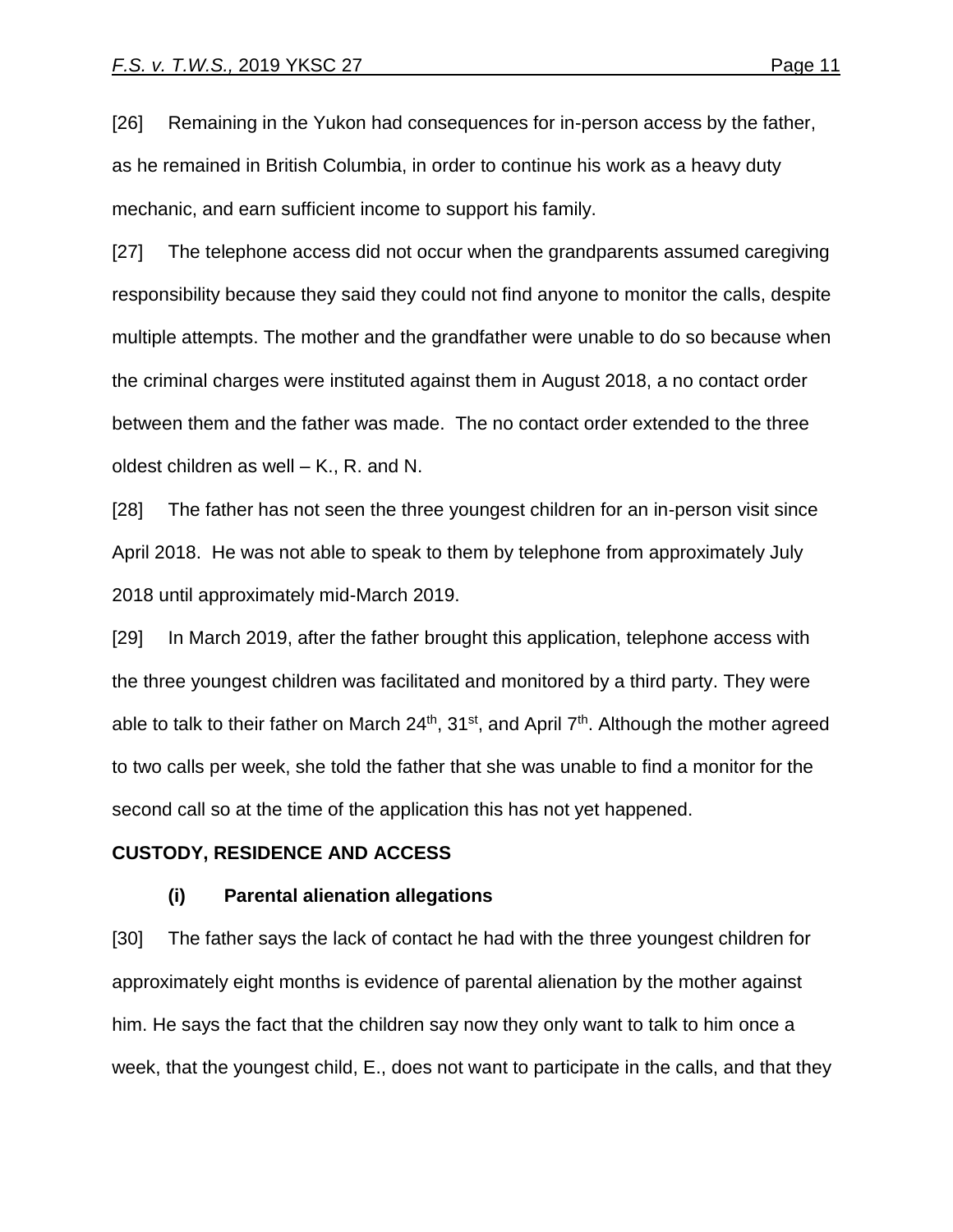do not want to write letters to him, represents a change from their earlier statements that they wanted to spend time with him. This dramatic change he says is evidence of a damaged relationship, caused by the mother and the grandparents.

[31] The oldest daughter, N., supports the father's belief that the mother and the grandparents are attempting to alienate the three youngest children from him. She believes that the mother and grandparents twist words and mischaracterize events and conversations involving the father and fears that they are telling the children false and misleading things about the father. She recounts an incident from the summer of 2018, where the grandfather read her mother's affidavit filed for the October 2017 application to her and asked her whether she thought S. should live with her mother or with her great-aunt. N. did not answer directly and interpreted this event as her grandfather's deliberate attempt to turn her against the father. She also describes in detail a number of times her mother and grandparents have not permitted her to see her younger siblings. She attributes this to her mother's and grandfather's anger that she may be a Crown witness in the criminal proceedings against them and so they are withholding visits as punishment.

[32] The great-aunt is also supportive of the father although her information is primarily from the three oldest children, who she says all say good things about their father. She does not believe the father is manipulating them. From her limited observations of him, she concludes that he has done nothing to alienate the children from the mother. The great-aunt further denies the allegations by the mother that she encouraged Z. to run away and resisted getting Z. into school in Sechelt. She also expresses concern about the three youngest children being isolated from their siblings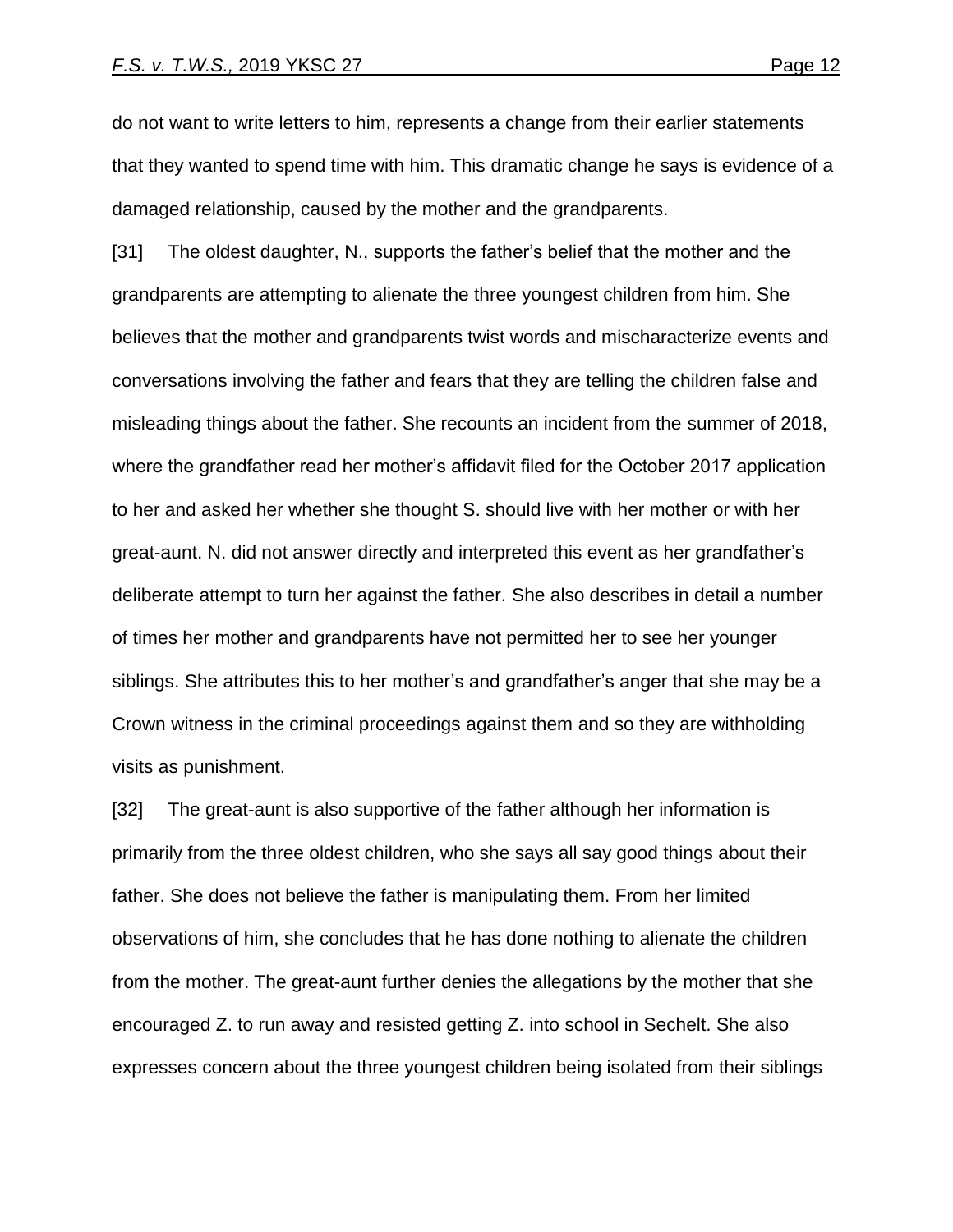and father and "very likely being given a sense of the world that is not based on fact." She also fears they could be subject to verbal abuse from the mother.

[33] The mother says the father has alienated or tried to alienate the children for years against her, during their marriage and after their separation. Her counsel noted that the father sowed the seeds of alienation with the children at an early age, as he undermined her role as a parent and told the children they did not have to obey her. After the separation and for two or three days after the supervised visits with the father, the children would fight with each other and attack her for breaking up the family and making their father sick. As noted above, the mother also believes the father and R. planned and encouraged the fleeing of Z. from her home. She says the past context provides the reasons for her current and ongoing fear that the father will alienate the three youngest children from her.

[34] The mother also raises the concerns expressed by Suzanne Edmundson of Axiom Investigations Ltd., the company that provided the supervision for the visits, about the father's behaviour. Ms. Edmundson stated in an email to the mother and the father dated March 20, 2018 that an "Us vs her" mentality had been created and fuelled at recent visits. She attributed the unacceptable way that S. and J. were speaking to her and challenging her, to the way that the father was speaking to her, which she also found unacceptable. She wrote:

> I would not allow my daughters to think that is ok to allow *any* man to speak to them in the manner in which these children see their father speak to me (and then *they* speak to me in the same manner, which goes uncorrected); resulting in the "*Us vs Suzanne*" dynamic. As mentioned, this seems to be escalating. (emphasis in original)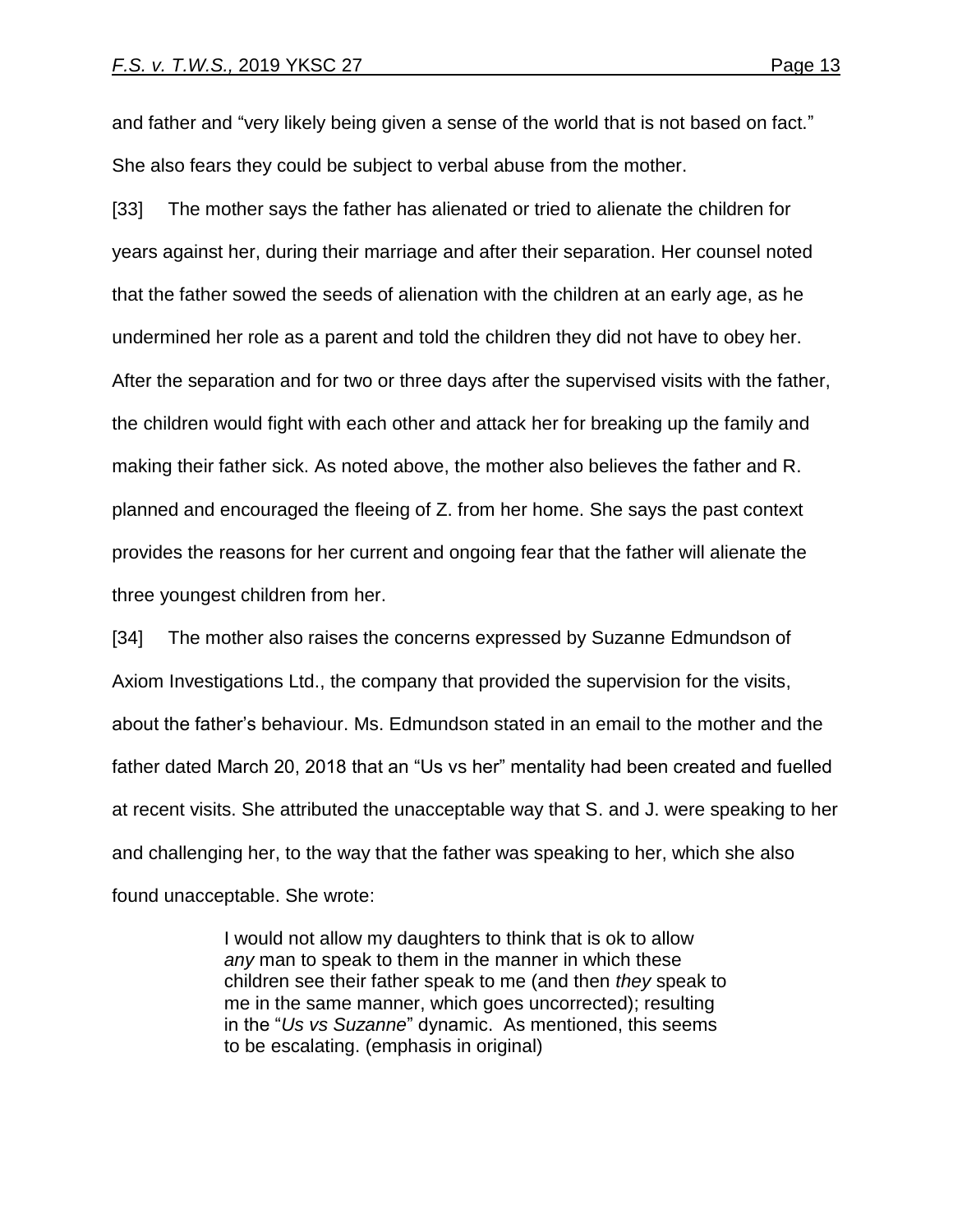[35] The grandfather also describes the father as making himself the victim and carrying out a systematic campaign to persuade the children that the problems in the marriage were caused by the mother. He describes a controlling, manipulative approach to parenting by the father, based on fear, and that approach has extended to influencing the children negatively about their mother.

#### **(ii) Analysis**

[36] The question I must decide is whether there has been a material change in circumstances sufficient to justify a change in the interim custody, residence and access order of 2017. The father says that the complete denial of access to his three youngest children for a period of approximately eight months is sufficiently material to justify the change. The mother does not deny that she and her parents did not facilitate access to the father. She explains it was a result of her breakdown from the loss from her household of her 16 year old daughter, Z., and her fear of losing the other three children to the father, based on what has occurred in the past and to date. She also says it was not deliberate, but a result of the difficulty she and her parents had in finding a suitable monitor for the telephone conversations, especially once the no contact order was in place.

[37] There are two legal principles to guide the decision in this case. The first is that any decision must be in the best interests of the children (*B.A.J. v. V.L.*, 2010 BCSC 514, para. 13). The decision must recognize that the children are the ones who suffer the most in these conflicts. It is important to remember that the role of the courts is not to reward or punish the parents, but instead to maximize for the children the benefits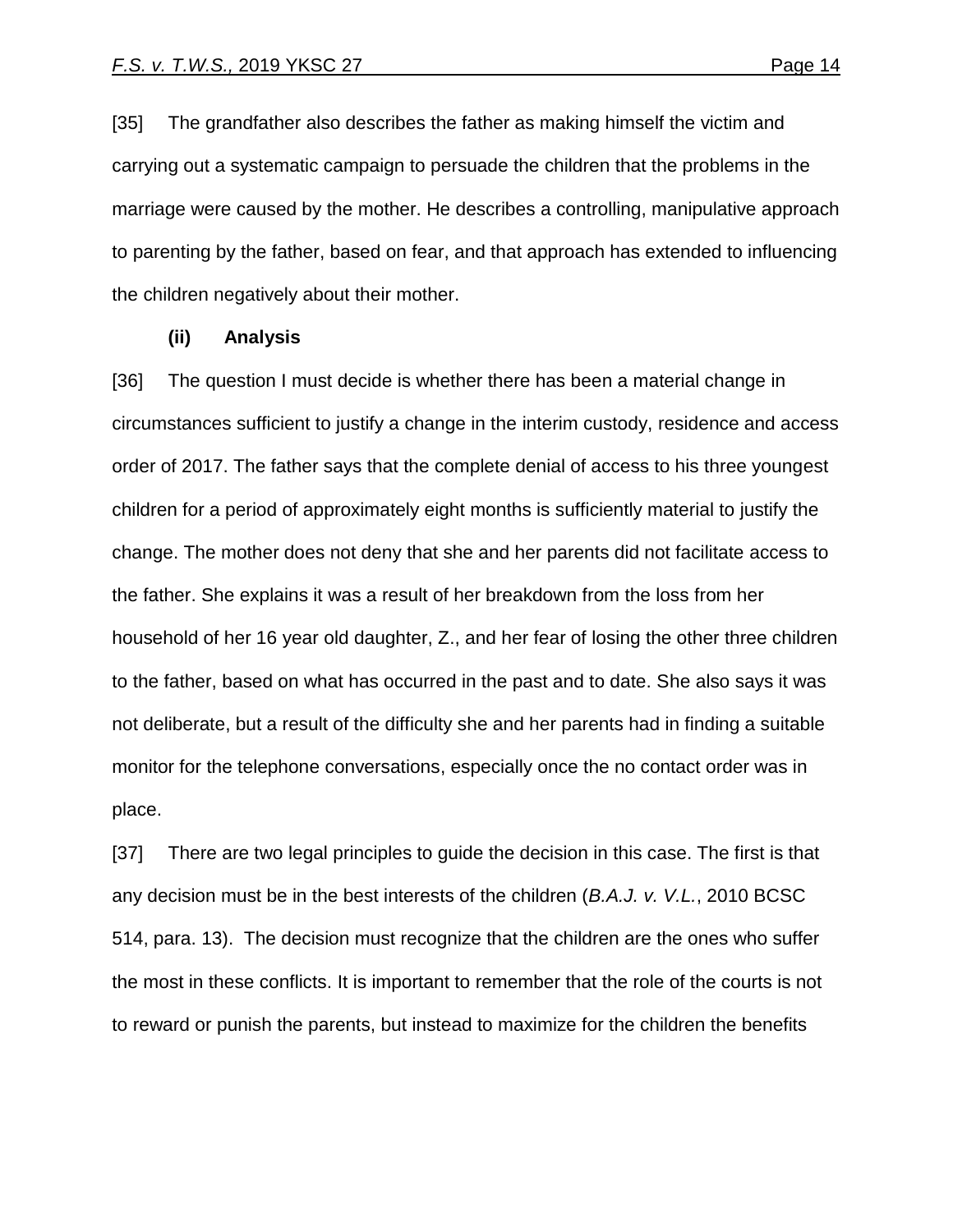that each parent can provide them. The courts are left to make a choice about the least detrimental alternative.

[38] The second legal principle is whether there has been a material change in circumstances. Has there been a change in the condition, means, needs or circumstances of the child or in the ability of the parents to meet the needs of a child, which materially affects the child, and which was either not foreseen or could not have been reasonably contemplated by the judge who made the initial order? (*Gordon v. Goertz*, [1996] 2 S.C.R. 27.)

[39] Another relevant concept in this case is the conclusion set out by Supreme Court of Canada in *Young v. Young*, [1993] 4 S.C.R. 3, para. 161, that "maximum contact between the child and the non-custodial parent is a worthwhile goal which should be pursued to the extent it is in the best interests of the child."

[40] In this case, both parties accuse the other of engaging in parental alienation of the children against the other parent. This is a serious allegation and some courts have said that expert evidence is required. Even where courts do not require expert evidence they normally have evidence from the child through an advocate or assessor. It is very difficult to decide whether alienation exists without hearing from the child.

[41] Alienation has been defined as one parent turning the child against the other parent without justification (*Williamson v. Williamson*, 2016 BCCA 87 at para. 41). This is to be distinguished from estrangement, in which there is a logical and rational reason for the rejection of a parent (*D.S.W. v. D.A.W.*, 2012 BCSC 1522, at para. 28). The difference between alienation and estrangement lies in the cause.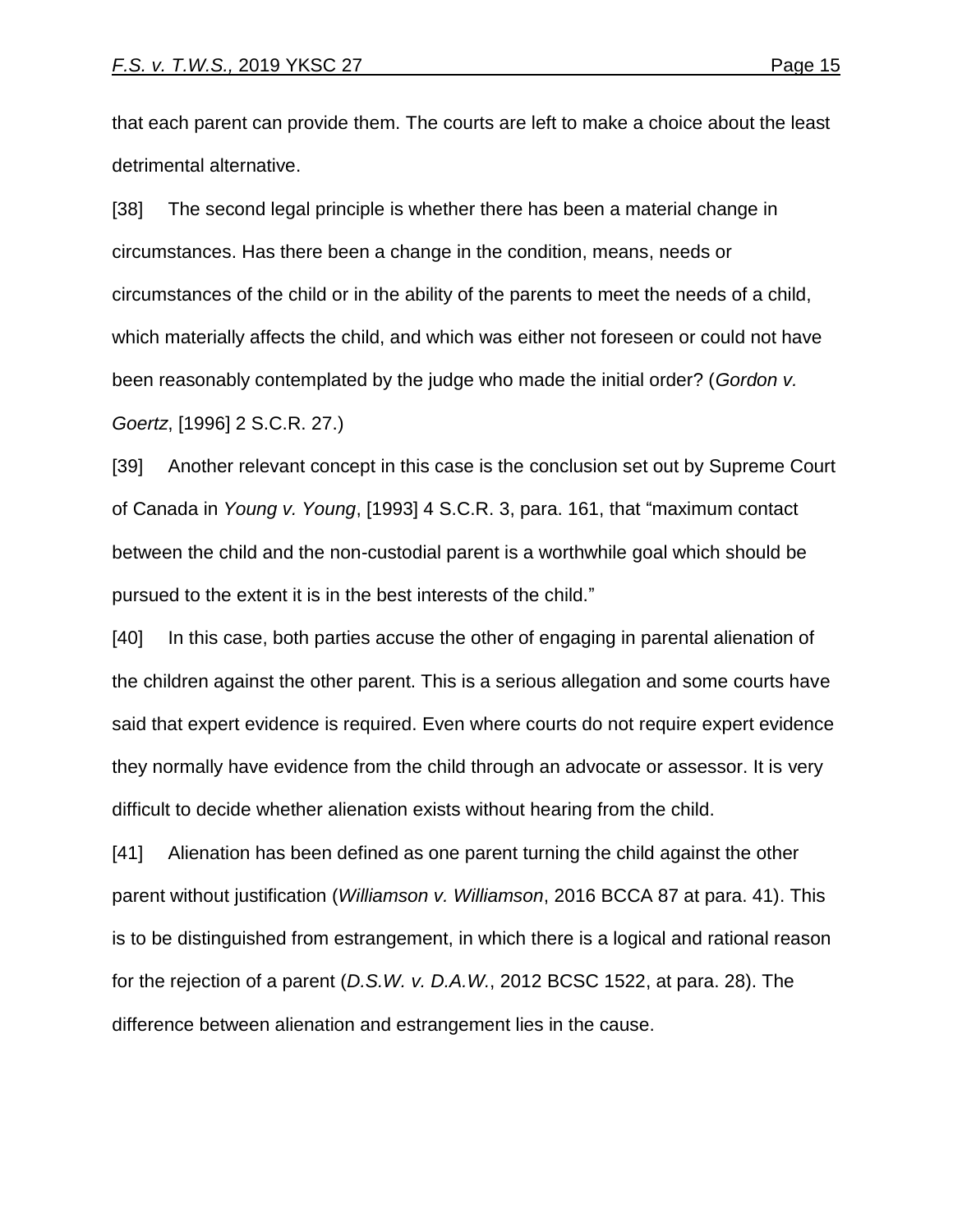[42] The determination of alienation is done by assessing the reasons given by a child for rejecting a parent. The reasons need to be assessed based on the particular personality and experience of the child involved and to determine whether it is proportional to the decision to reject. As noted by the Court in *D.S.W. v. D.A.W.*, at para. 64, "[w]hat may seem a thin or unconvincing rationale for one child may have a much more convincing force in the context of the personality and experience of another child."

[43] In order to make the drastic change to the custody, residence and access order requested by the applicant here, (the first request, not the alternative request) it is necessary to find the mother "guilty" of alienation. It is also necessary to determine whether the father has engaged in alienation behaviour, because if he is awarded interim custody and residence, and he is, as the mother says, attempting to alienate the children, there is a danger that the mother may lose the children to the father, as she fears.

[44] There are many allegations on both sides of this divided family and their respective supporters, but in the end a full determination of alienation by either parent is not possible to make without hearing from the children themselves.

[45] The children now appear to be settled in their living arrangements and at their school. Over the past school year, they have been doing well both academically and in extra-curricular activities. There appears to be some stability in their lives, after a significant amount of upheaval in the previous two years or so. They are living in the Yukon, where they were born and mostly raised to date. I find it is in their best interests, to the extent I can determine on the material before me, for them to remain in the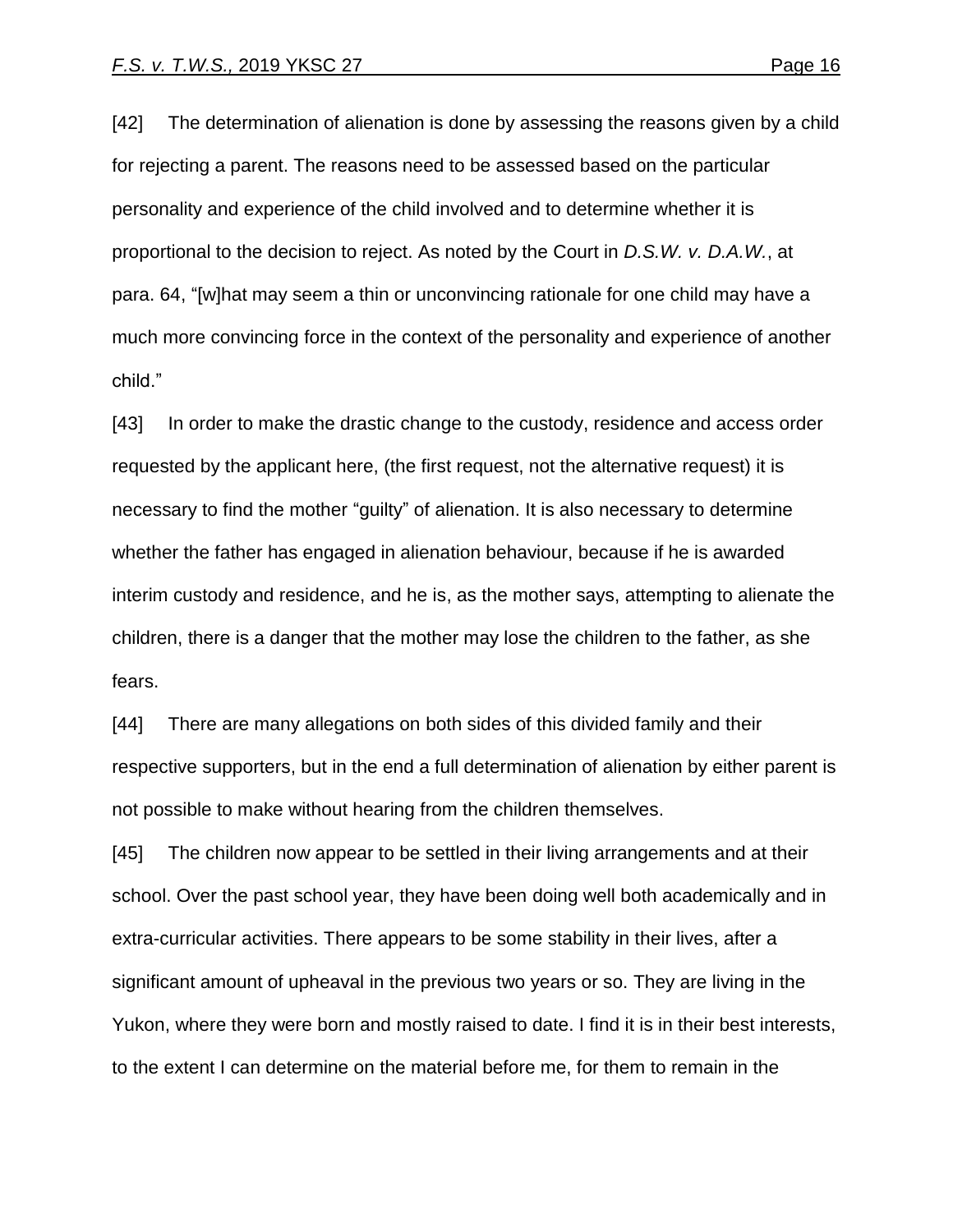Yukon, living with the mother and the grandparents. The mother shall continue to have interim custody, primarily because the no contact order between her and the father makes joint custody at this time impractical. While there may have been a change in circumstances, it is not material enough to warrant another upheaval in the lives of the three youngest children.

[46] However, access by the father to the children must be restored immediately. The mother's breach of a court order by denying access by the father to the children is inappropriate behaviour that is not to be rewarded. Although access to the father has been partially restored, it is not to the point of the court ordered access in October 2017, and it was not until this application was brought that this occurred. There has been a lack of meaningful effort to facilitate telephone access between the father and the children. While some gaps in access because of certain events such as Z. running away, the family moving back to the Yukon and the criminal charges instigated by the son against the mother and grandfather, may be understandable, the long period of time that has passed without any in-person or telephone access by the father is not acceptable.

[47] Research has generally concluded that children benefit from a continuing relationship with both parents after separation and court decisions have encouraged those relationships. This case is no different. The children should continue to have a relationship with their father, and the mother and her parents should not discourage it.

[48] Given that the father is remaining in British Columbia, and they are in the Yukon, in-person access will necessarily not be as frequent as ordered in 2017. The father shall have the ability to have in-person access whenever he comes to the Yukon at times to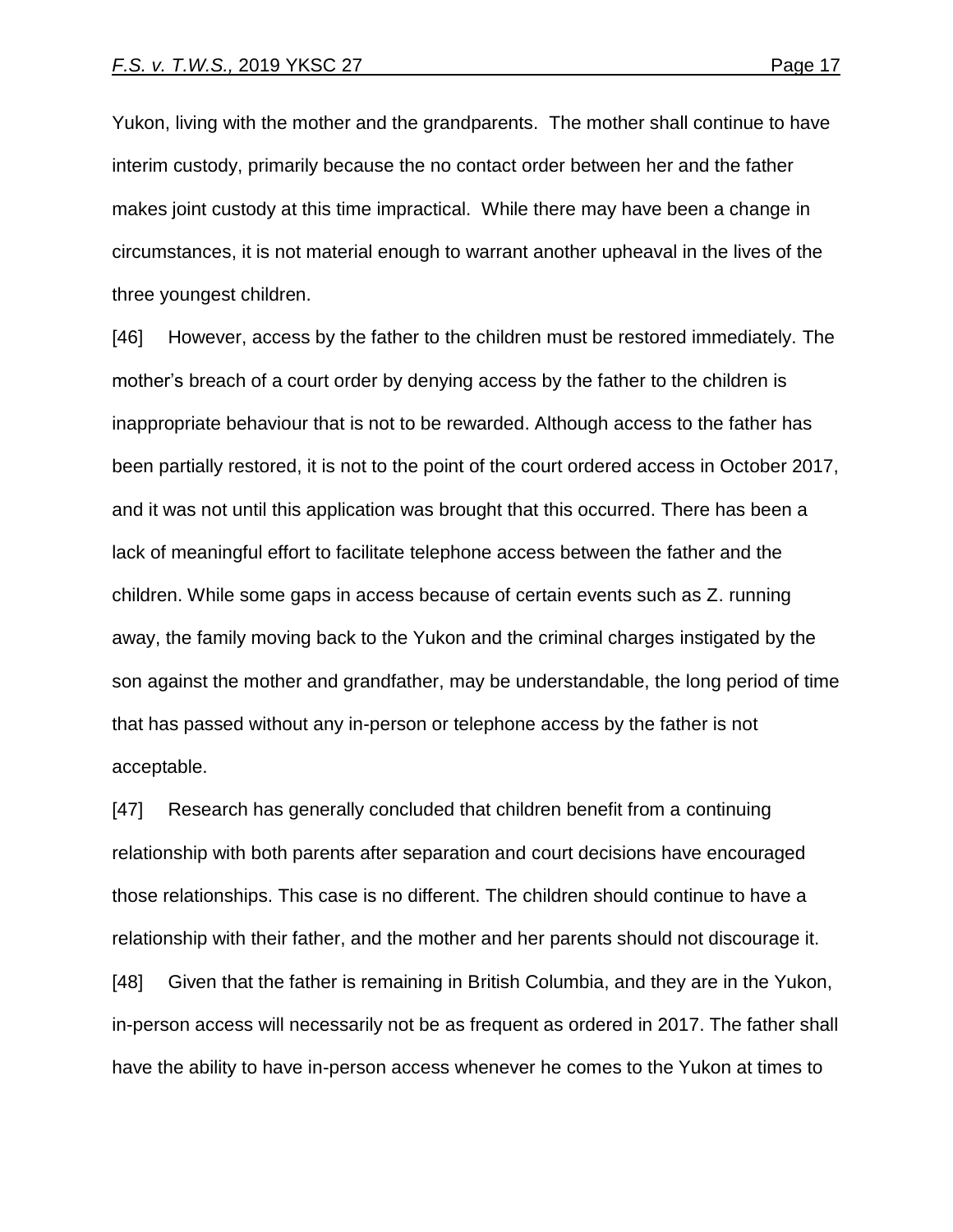be worked out by the parties. There is no evidence before me to suggest that the children are unsafe with him. I will vary the order to allow him to have unsupervised access to the children.

[49] I also do not see sufficient evidence at this time to support monitoring of telephone calls between the father and the children. The wording of the October 2017 order about monitoring of telephone calls was that the mother shall be allowed to monitor the calls. It made no provision for the situation if the mother was not able to. It also left it to the mother to monitor or not - in other words if she chose not to monitor the calls, there was no provision setting out an obligation to find another monitor. I will order that the father may also have telephone access with the children whenever they wish to call him, and he may call each of them twice per week, and that access is not required to be monitored.

[50] As indicated at the outset, this order will be interim, hopefully pending an assessment of the children and in particular the effect the conflict has on them and a determination of their preferences.

[51] As noted in many decisions, it is the children who are affected the most by the adults' inability to cooperate or communicate civilly with one another. The children of separated parents are entitled to form healthy relationships with both parents to the extent it is in their best interests and to maintain contact with all of their siblings to the extent it is in their best interests (in this case, contact with the oldest son K. is likely not in their best interests at this time). The evidence in this application shows that the mother, the father and the grandfather have all engaged in behaviour that is manipulative, negative and attacking. The affidavits show the absence of trust among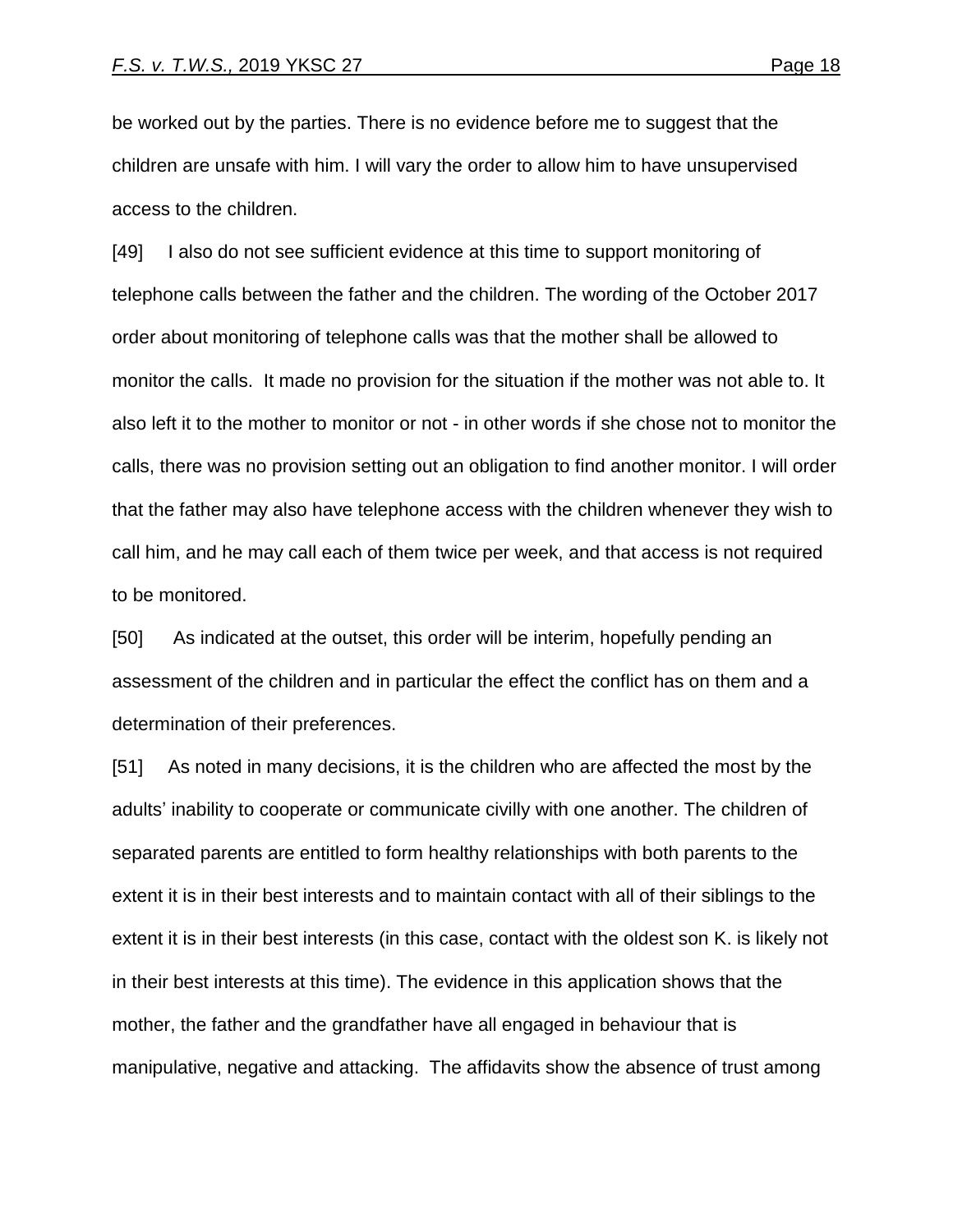the adults and adult children in the family, leading to ascribing motives to statements and actions of family members that may not be correct or at least highly disputed. The children may be confused in their loyalties and about what is true or not. I hope that in moving forward the allegations by the mother and father against one another and by the grandparents against the father will stop. I will add to the order that neither party will speak negatively about the other in front of the children, and neither party will discuss any aspect of the litigation in front of the children.

#### **IMPUTED INCOME**

[52] The father seeks to impute annual income to the mother of \$25,000, a calculation based on the current minimum wage in the Yukon. He says that although she was the primary caregiver of their seven children, she is capable of earning more than \$2,000 - \$5,000 per year, the annual amount she has reported to date. He says that her recent reports of working 39 hours per month is not justified, especially with all three children in school all day and with all of them living at her parents' home.

[53] The mother states that she has celiac disease that was undiagnosed for many years. She also has an iron deficiency for which she requires shots every two or three months. She says she tires easily and this has affected her ability to maintain full time employment. She has a long-term goal of completing an interior design program and is currently taking two courses through distance education.

[54] The mother has come through a major upheaval over the past year or so. She is embroiled, as is the father, in ongoing adversarial litigious disputes over her children. She is facing criminal charges initiated by her oldest child. She has recently left a 21 year marriage that began when she was 18 and where she was the primary caregiver